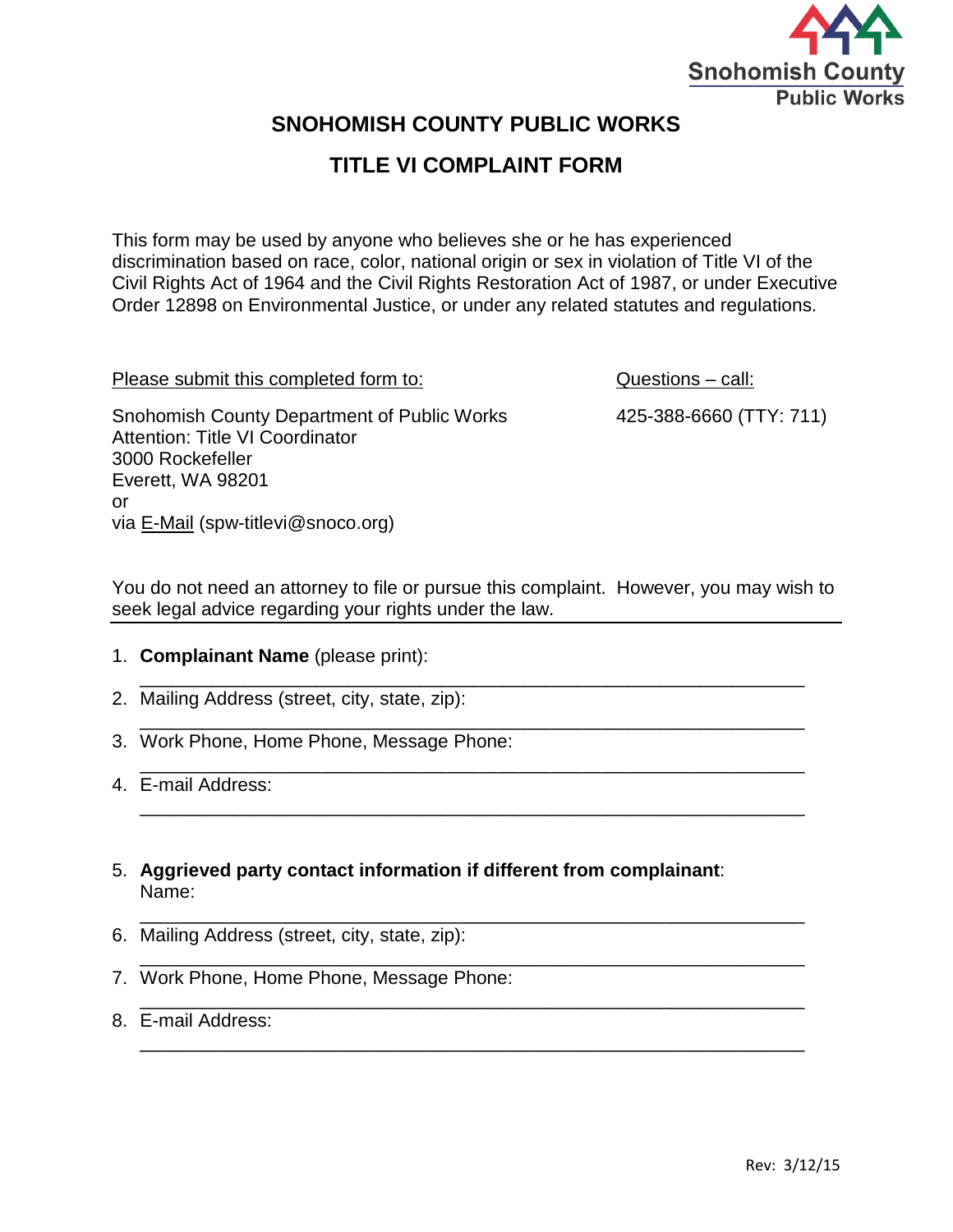**Snohomish County Public Works Title VI Complaint Form** Page 2

9. If applicable and known, name, location and position/title of person(s) who you allege discriminated against you:

<u> 1980 - Jan James James Barnett, fransk politik (d. 1980)</u>

- 10. Date(s) and location(s) of incident(s) giving rise to the complaint:
- 11. Identify the alleged basis of discrimination: Race\_\_\_\_\_ Color\_\_\_\_\_ National Origin\_\_\_\_\_ Sex\_\_\_\_ Other\_\_\_\_\_\_\_\_\_\_\_\_\_\_\_\_
- 12. Please state how you believe you were discriminated against. Include all facts upon which the complaint is based. Indicate who was involved and include how you feel the other persons were treated differently than you. Attach additional written material if needed.

13. If you think there is other information relevant to the complaint, please describe.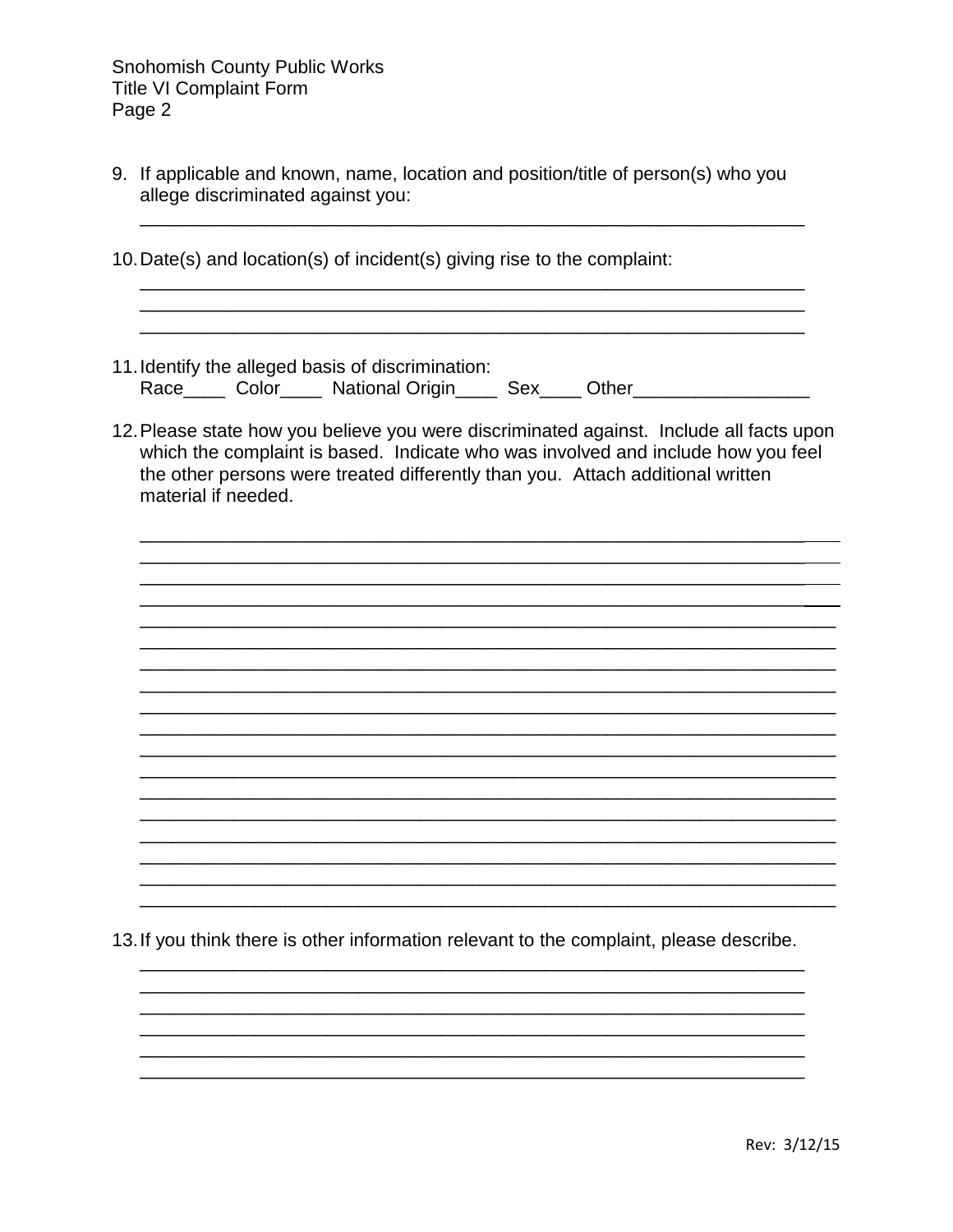14.Please list below any person(s) we may contact for further information to support or clarify your complaint (witnesses, fellow employees, supervisors, others):<br>Name: Position/Title: Mailing Address: Phone No: Name: Position/Title: Mailing Address:

\_\_\_\_\_\_\_\_\_\_\_\_\_\_\_\_\_\_\_\_\_\_\_\_\_\_\_\_\_\_\_\_\_\_\_\_\_\_\_\_\_\_\_\_\_\_\_\_\_\_\_\_\_\_\_\_\_\_\_\_\_\_\_\_  $\mathcal{L}_\mathcal{L} = \mathcal{L}_\mathcal{L} = \mathcal{L}_\mathcal{L} = \mathcal{L}_\mathcal{L} = \mathcal{L}_\mathcal{L} = \mathcal{L}_\mathcal{L} = \mathcal{L}_\mathcal{L} = \mathcal{L}_\mathcal{L} = \mathcal{L}_\mathcal{L} = \mathcal{L}_\mathcal{L} = \mathcal{L}_\mathcal{L} = \mathcal{L}_\mathcal{L} = \mathcal{L}_\mathcal{L} = \mathcal{L}_\mathcal{L} = \mathcal{L}_\mathcal{L} = \mathcal{L}_\mathcal{L} = \mathcal{L}_\mathcal{L}$ \_\_\_\_\_\_\_\_\_\_\_\_\_\_\_\_\_\_\_\_\_\_\_\_\_\_\_\_\_\_\_\_\_\_\_\_\_\_\_\_\_\_\_\_\_\_\_\_\_\_\_\_\_\_\_\_\_\_\_\_\_\_\_\_

 $\overline{\phantom{a}}$  ,  $\overline{\phantom{a}}$  ,  $\overline{\phantom{a}}$  ,  $\overline{\phantom{a}}$  ,  $\overline{\phantom{a}}$  ,  $\overline{\phantom{a}}$  ,  $\overline{\phantom{a}}$  ,  $\overline{\phantom{a}}$  ,  $\overline{\phantom{a}}$  ,  $\overline{\phantom{a}}$  ,  $\overline{\phantom{a}}$  ,  $\overline{\phantom{a}}$  ,  $\overline{\phantom{a}}$  ,  $\overline{\phantom{a}}$  ,  $\overline{\phantom{a}}$  ,  $\overline{\phantom{a}}$ \_\_\_\_\_\_\_\_\_\_\_\_\_\_\_\_\_\_\_\_\_\_\_\_\_\_\_\_\_\_\_\_\_\_\_\_\_\_\_\_\_\_\_\_\_\_\_\_\_\_\_\_\_\_\_\_\_\_\_\_\_\_\_\_ \_\_\_\_\_\_\_\_\_\_\_\_\_\_\_\_\_\_\_\_\_\_\_\_\_\_\_\_\_\_\_\_\_\_\_\_\_\_\_\_\_\_\_\_\_\_\_\_\_\_\_\_\_\_\_\_\_\_\_\_\_\_\_\_

15.What action do you, the complainant, request of the Snohomish County Department of Public Works? Can you provide a suggested resolution of the complaint?

\_\_\_\_\_\_\_\_\_\_\_\_\_\_\_\_\_\_\_\_\_\_\_\_\_\_\_\_\_\_\_\_\_\_\_\_\_\_\_\_\_\_\_\_\_\_\_\_\_\_\_\_\_\_\_\_\_\_\_\_\_\_\_\_ \_\_\_\_\_\_\_\_\_\_\_\_\_\_\_\_\_\_\_\_\_\_\_\_\_\_\_\_\_\_\_\_\_\_\_\_\_\_\_\_\_\_\_\_\_\_\_\_\_\_\_\_\_\_\_\_\_\_\_\_\_\_\_\_

\_\_\_\_\_\_\_\_\_\_\_\_\_\_\_\_\_\_\_\_\_\_\_\_\_\_\_\_\_\_\_\_\_\_\_\_\_\_\_\_\_\_\_\_\_\_\_\_\_\_\_\_\_\_\_\_\_\_\_\_\_\_\_\_ \_\_\_\_\_\_\_\_\_\_\_\_\_\_\_\_\_\_\_\_\_\_\_\_\_\_\_\_\_\_\_\_\_\_\_\_\_\_\_\_\_\_\_\_\_\_\_\_\_\_\_\_\_\_\_\_\_\_\_\_\_\_\_\_

16.Have you filed a lawsuit or complaint regarding this matter anywhere else? If yes, give the name and address of each place where you have filed, and status of that process:

\_\_\_\_\_\_\_\_\_\_\_\_\_\_\_\_\_\_\_\_\_\_\_\_\_\_\_\_\_\_\_\_\_\_\_\_\_\_\_\_\_\_\_\_\_\_\_\_\_\_\_\_\_\_\_\_\_\_\_\_\_\_\_\_ \_\_\_\_\_\_\_\_\_\_\_\_\_\_\_\_\_\_\_\_\_\_\_\_\_\_\_\_\_\_\_\_\_\_\_\_\_\_\_\_\_\_\_\_\_\_\_\_\_\_\_\_\_\_\_\_\_\_\_\_\_\_\_\_

\_\_\_\_\_\_\_\_\_\_\_\_\_\_\_\_\_\_\_\_\_\_\_\_\_\_\_\_\_\_\_\_\_\_\_\_\_\_\_\_\_\_\_\_\_\_\_\_\_\_\_\_\_\_\_\_\_\_\_\_\_\_\_\_ \_\_\_\_\_\_\_\_\_\_\_\_\_\_\_\_\_\_\_\_\_\_\_\_\_\_\_\_\_\_\_\_\_\_\_\_\_\_\_\_\_\_\_\_\_\_\_\_\_\_\_\_\_\_\_\_\_\_\_\_\_\_\_\_ \_\_\_\_\_\_\_\_\_\_\_\_\_\_\_\_\_\_\_\_\_\_\_\_\_\_\_\_\_\_\_\_\_\_\_\_\_\_\_\_\_\_\_\_\_\_\_\_\_\_\_\_\_\_\_\_\_\_\_\_\_\_\_\_

\_\_\_\_\_\_\_\_\_\_\_\_\_\_\_\_\_\_\_\_\_\_\_\_\_\_\_\_\_\_\_\_\_\_\_\_\_\_\_\_\_\_\_\_\_\_\_\_\_\_\_\_\_\_\_\_\_\_\_\_\_\_\_\_

I affirm under penalty of perjury that the information provided is true to the best of my knowledge. I understand that all information I provide becomes a matter of public record after the filing of this complaint.

\_\_\_\_\_\_\_\_\_\_\_\_\_\_\_\_\_\_\_\_\_\_\_\_\_\_\_\_\_\_\_\_\_\_\_\_\_\_\_\_\_\_\_\_\_\_\_\_\_\_\_\_\_\_\_\_\_\_\_\_\_\_\_\_\_\_\_\_\_ Signature of Complainant **Date** Date **Date** 

\_\_\_\_\_\_\_\_\_\_\_\_\_\_\_\_\_\_\_\_\_\_\_\_\_\_\_\_\_\_\_\_\_\_\_\_\_\_\_\_\_\_\_\_\_\_\_\_\_\_\_\_\_\_\_\_\_\_\_\_\_\_\_\_\_\_\_\_\_ And/or Signature of Aggrieved Party (if different) Date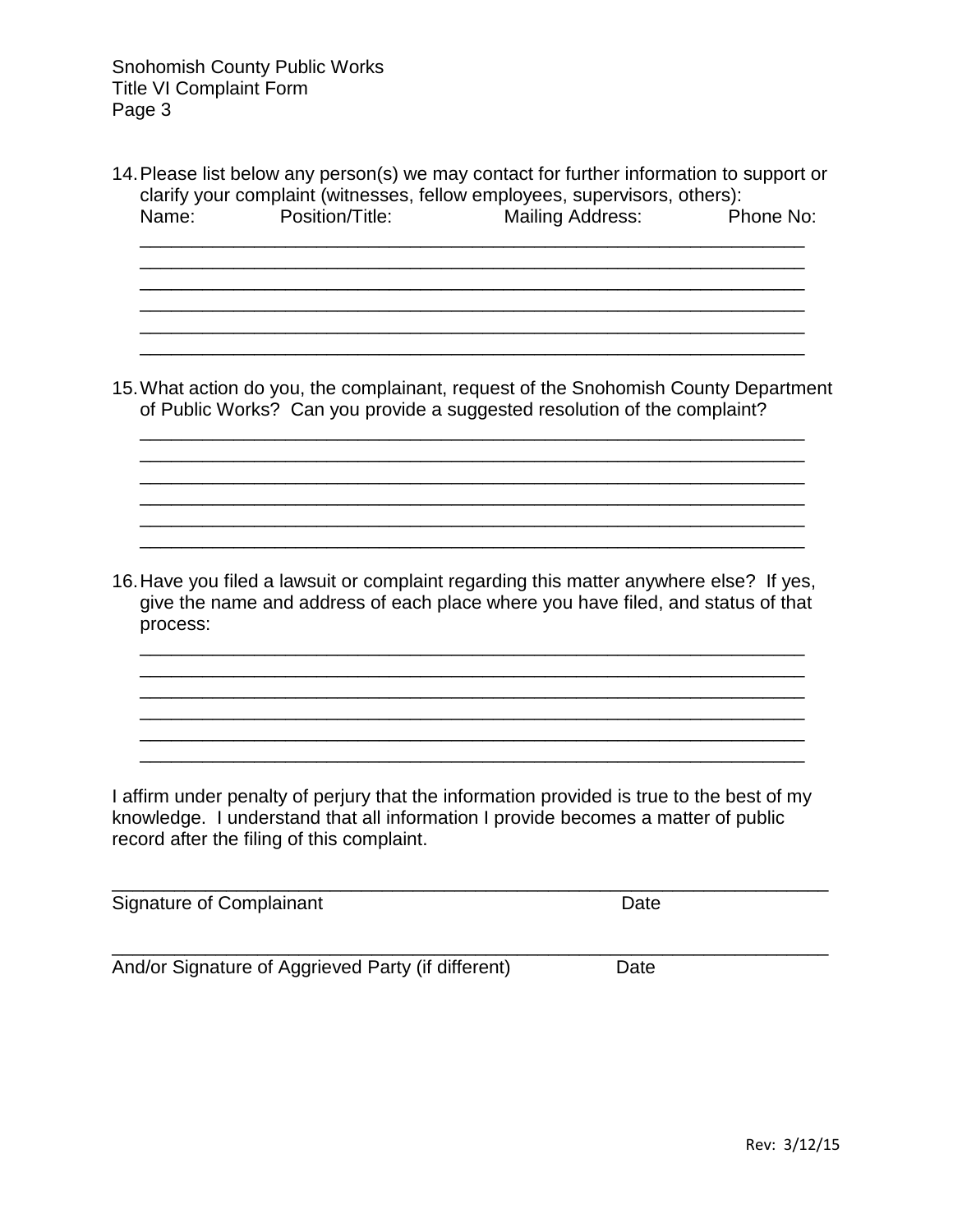## **SNOHOMISH COUNTY PUBLIC WORKS**

## **TITLE VI COMPLAINT PROCEDURES**

### **Date: 3/12/15**

These procedures apply to all complaints filed under Title VI of the Civil Rights Act of 1964 and the Civil Rights Restoration Act of 1987, or under Executive Order 12898 on Environmental Justice, or under any related statutes and regulations, relating to any program or activity administered by the Snohomish County Department of Public Works or its sub-recipients, consultants, and/or contractors. The Snohomish County Department of Public Works is responsible for ensuring that all Title VI discrimination complaints occurring within the Federal-aid transportation program or its activities are investigated. If a complaint is against the Department of Public Works, the Washington Department of Transportation (WSDOT) Office of Equal Opportunity (OEO) will investigate the complaint.

Intimidation or retaliation of any kind is prohibited by law.

#### **INSTRUCTIONS TO CLAIMANTS:**

- 1) Please submit your complaint within 180 calendar days of the alleged occurrence or from when the alleged discrimination became known to you.
- 2) Please use the Snohomish County Department of Public Works Title VI Complaint Form and submit it to:

| <b>Snohomish County</b>         | Form available via Public Works Title VI Website |
|---------------------------------|--------------------------------------------------|
| Department of Public Works      | (http://www.snohomishcountywa.gov/2028/Title-    |
| Attention: Title VI Coordinator | VI)                                              |
| 3000 Rockefeller                |                                                  |
| Everett, WA 98201               | OR                                               |
| OR                              | Call 425-388-6660 (TTY: 711)                     |

via E-Mail [\(spw-titlevi@snoco.org\)](mailto:spw-titlevi@snoco.org)

#### **PROCESSING OF COMPLAINTS:**

- 1) Upon receipt of the complaint, the Title VI Coordinator will determine whether the Snohomish County Department of Public Works has jurisdiction over the complaint, the acceptability of the complaint, whether additional information is needed, and the Title VI Coordinator may investigate the merit of the complaint.
- 2) The Title VI Coordinator will send the Complainant a written notice of receipt of the complaint within five (5) working days from receipt of the complaint, and will forward a copy of the complaint to the Snohomish County Equal Employment Opportunity (EEO) Office.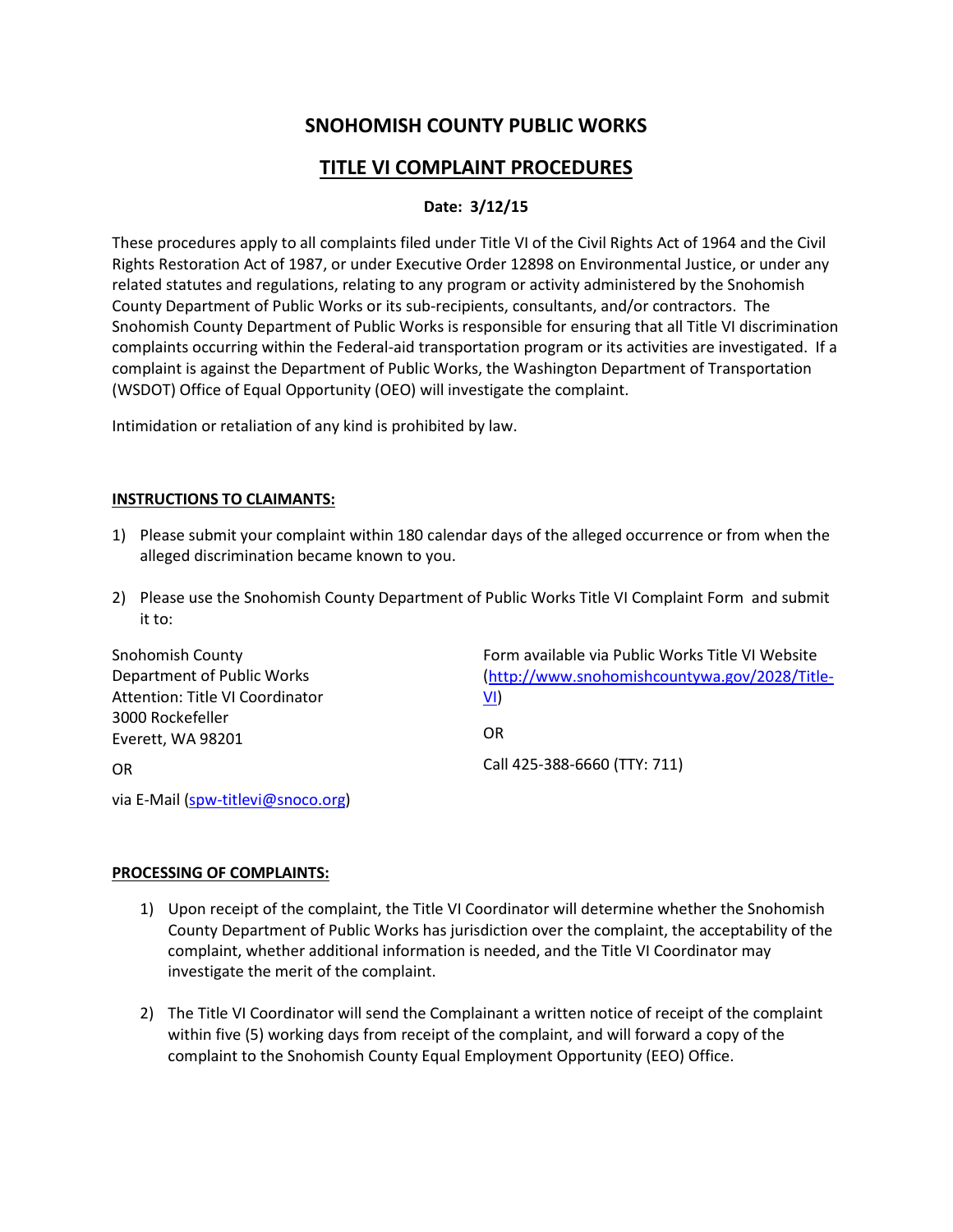- 3) A complaint may be dismissed for the following reasons:
	- a) The Complainant requests withdrawal of the complaint.
	- b) The Complainant fails to respond to repeated requests for additional information needed to process the complaint.
	- c) The Complainant cannot be located after reasonable attempts.
- 4) If the complaint is against the Snohomish County Department of Public Works, the complaint will be forwarded and referred to the WSDOT Office of Equal Opportunity (OEO) for proper disposition pursuant to its Title VI complaint procedures.
- 5) The Snohomish County Department of Public Works will assume jurisdiction and will investigate, in consultation with the County's EEO Officer and the Prosecuting Attorney's Office, any complaints against one of the Department of Public Works' sub-recipients of federal funds.
- 6) In cases where the Snohomish County Department of Public Works conducts the investigation (vs. WSDOT), the Title VI Coordinator or EEO Investigator will provide the respondent with the opportunity to respond in writing to the allegations made in the complaint. The respondent will have 10 working days from receipt of notification to provide a response to the allegations.
- 7) Once an investigative report and its findings are finalized by Snohomish County Department of Public Works, the County's EEO Officer, EEO Investigator and Prosecuting Attorney's office for review by WSDOT, a copy will be forwarded to WSDOT's OEO within 60 calendar days of acceptance of the complaint. WSDOT's OEO will share the report with FHWA as part of its Annual Title VI Update and Accomplishment Report.
- 8) The Snohomish County Department of Public Works will notify the parties of its preliminary findings, which are subject to concurrence from WSDOT's OEO. WSDOT's OEO will issue the final decision to the Snohomish County Department of Public Works based on the Department of Public Works' investigative report.
- 9) Once WSDOT's OEO issues its final decision, the Department of Public Works will notify all parties involved about such determination.
- 10) Appeals. If the Snohomish County the Department of Public Works conducts the investigation and a party is not satisfied with the outcome, the party may appeal to WSDOT pursuant to WSDOT's procedures. Contact WSDOT's OEO at 360-705-7090 for information on their most current appeal procedures and any time limits for bringing an appeal. All findings from state or local investigations are preliminary and subject to the concurrence of the Federal Highway Administration (FHWA). FHWA will render final decisions in all cases including those investigated by WSDOT. The FHWA does not provide any additional administrative appeal forums in Title VI complaints. Once the FHWA issues its final agency decision, a party in disagreement with such determination may file an appeal with the appropriate U.S. District Court.